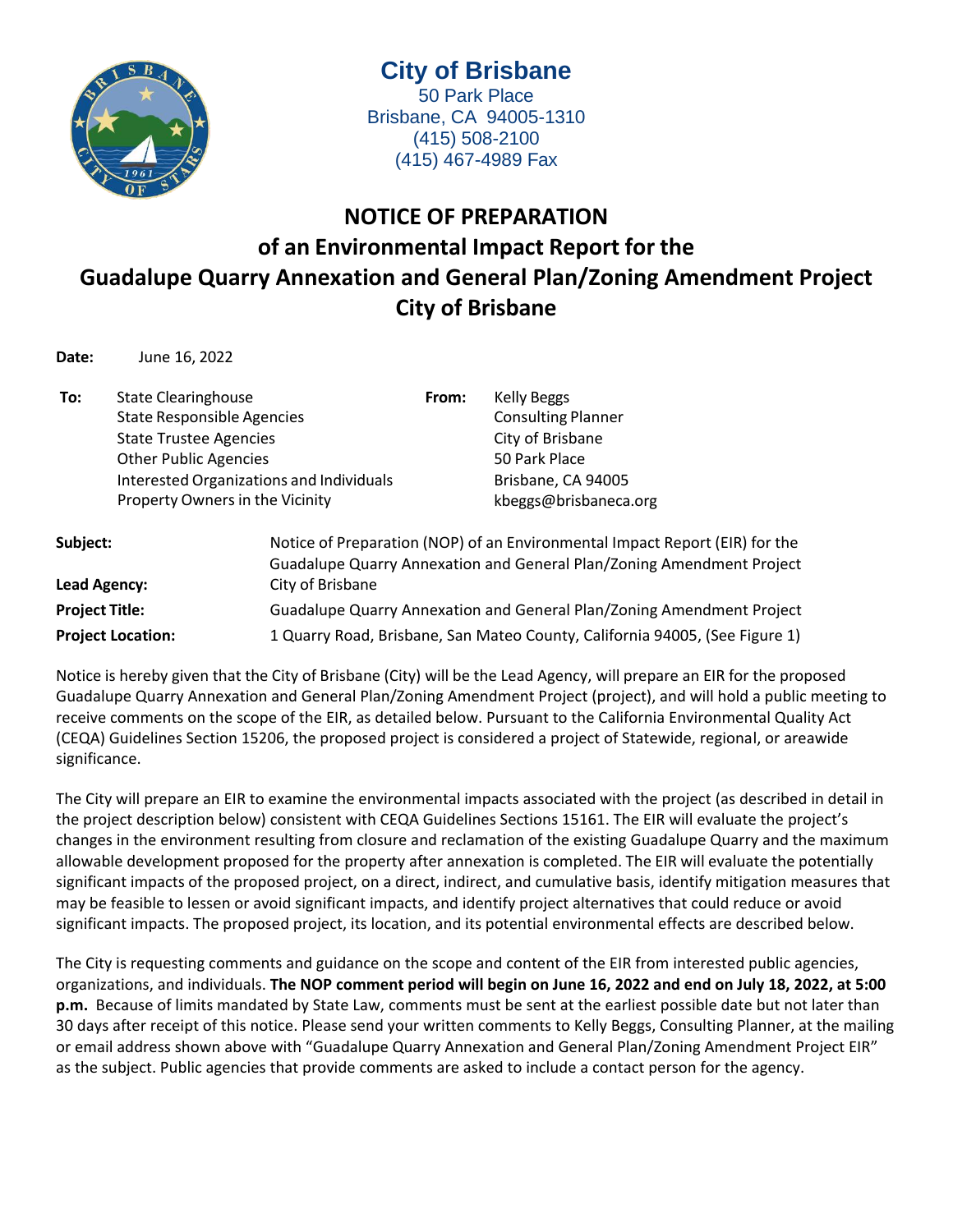**A scoping session will be held on June 30, 2022,** at **7:00 p.m.** The public scoping meeting will be held remotely via Zoom. Details on how to attend the meeting can be accessed at:

## https://www.brisbaneca.org/meetings

During the scoping session, the City will solicit input from the public and agencies on specific topics they believe should be addressed in the environmental analysis. The scoping process is designed to enable the City to determine the scope and content of the EIR and identify potentially significant environmental effects, alternatives, and mitigation measures to be analyzed in the EIR.

**PROJECT LOCATION AND EXISTING CONDITIONS:** The approximately 146-acre project site is located in unincorporated San Mateo County and within the City of Brisbane Sphere of Influence, as shown in Figure 1. The project site is located south and west of the City of Brisbane, west of US Highway 101 (US 101), and approximately 1.75 miles west of the San Francisco Bay. The project site is surrounded on the east, west, and south by San Bruno Mountain State and County Park (SBMP), and to the north by Crocker Industrial Park. Jurisdictions adjoining Brisbane are San Francisco to the north, Daly City and unincorporated San Mateo County to the west, and South San Francisco to the south. A regional location map is shown in Figure 1.

The 146-acre project site lies within unincorporated San Mateo County and encompasses the existing Guadalupe Quarry (quarry) and includes approximately 59 acres of active quarry (the "annexation site") and approximately 87 acres of undeveloped hillside land located on the east face of San Bruno Mountain (the "open space site"). Project site boundaries are shown in Figure 2. The project site is designated as Heavy Industrial and Open Space by San Mateo County (County) in its General Plan and has a County zoning classification of Heavy Industrial (M-2). The site lies within the City's sphere of influence and the Brisbane General Plan designates the project site as Planned Development, Trade Commercial, and Open Space.

**PROJECT BACKGROUND:** The project applicant, Orchard Partners, LLC, filed applications with the City on July 2, 2021 for a General Plan Amendment and pre-zoning of the 59-acre annexation site to facilitate annexation and future development. The adoption of the proposed General Plan and Zoning Amendments are discretionary actions, which require environmental review under CEQA. Development activities, which may include construction and operation of a logistics center, last-mile delivery station, or similar use on approximately 59 acres, would require a future discretionary approval from the City, including a Design Permit, and is not part of the project application.

**PROJECT DESCRIPTION<sup>1</sup> :** The proposed project includes closure of the Guadalupe Quarry and reclamation and annexation of approximately 59-acres into the City's limits. To allow future development, the proposed project includes amendments to the City's General Plan and Zoning Code for the 59-acre annexation site. The General Plan amendment would change the City General Plan land use designation from Planned Development, Trade Commercial, and Open Space to Trade Commercial. The pre-zoning of the 59-acre annexation site would create a new zoning district with specific development standards, use regulations, and other design and performance standards. The zoning district would allow a range of light industrial and warehousing/distribution uses. The approximate maximum development size permitted by the zoning district would be up to 326,373 square feet of last-mile delivery uses or up to 1,305,493 square feet of light industrial and warehousing/distribution uses.

To annex the project site in accordance with General Plan policies, the applicant plans to submit applications to the San Mateo County Local Agency Formation Commission (LAFCo), as well as applications for approvals and permits from the County of San Mateo and State Division of Mine Reclamation for the mine closure. Given the sensitive resources present in and surrounding the project site, including the sensitive species and habitats in the adjacent San Bruno Mountain State and County Park, the project is also expected to require approvals or authorizations from various federal and state agencies, including the U.S. Army Corps of Engineers, U.S. Fish and Wildlife Service, California Department of Fish and Wildlife, and San Francisco Regional Water Quality Control Board.

 $1$  It should be noted that elements of the project may be subject to continued refinement after publication of this NOP and prior to consideration of project approval. The analysis in the EIR will evaluate the maximum development potential for the proposed project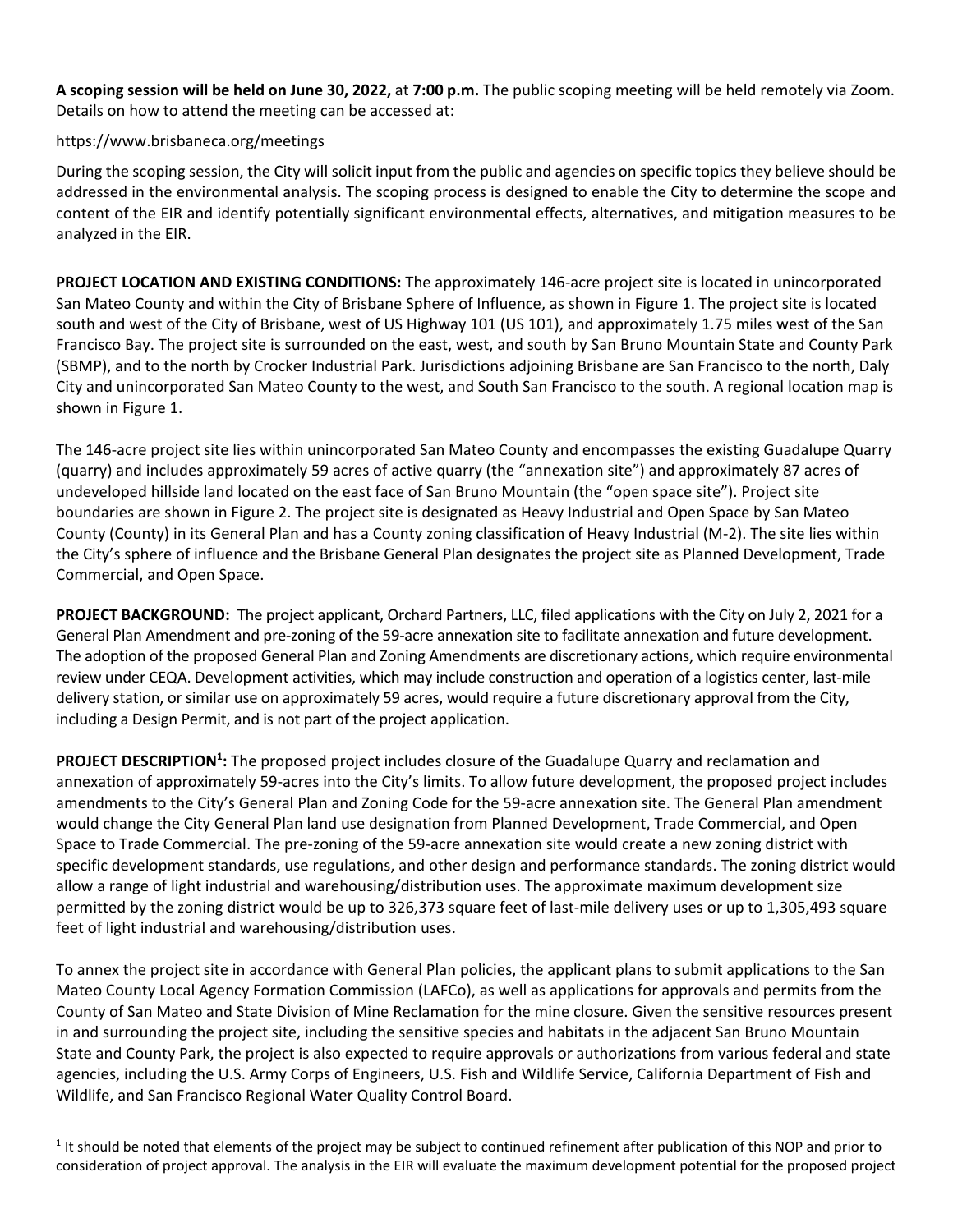**PROBABLE ENVIRONMENTAL EFFECTS:** An Initial Study was not prepared. Thus, the EIR will address the proposed project's potential impacts to the following environmental topics based on Appendix G of the State CEQA Guidelines:

- Aesthetics Agricultural and Forestry Resources Air Quality Biological Resources Cultural Resources Energy Geology and Soils Greenhouse Gas Emissions Hazards and Hazardous Materials Hydrology and Water Quality
- Land Use and Planning Mineral Resources Noise Population and Housing Public Services Recreation Transportation Tribal Cultural Resources Utilities and Service Systems Wildfire

**EIR PROCESS:** Following the close of the NOP comment period, a draft EIR will be prepared that will consider all NOP comments. In accordance with CEQA Guidelines Section 15105(a), the draft EIR will be released for public review and comment for a required minimum 45-day review period. Following the close of the 45-day public review period, the City will prepare a Final EIR, which will include responses to all substantive comments received on the Draft EIR. The Draft EIR and Final EIR will be considered by the City in making the decision to certify the EIR and approve or deny the project.

**SUBMITTING COMMENTS:** Comments and suggestions as to the appropriate scope of analysis in the EIR are invited from all interested parties. Written comments should be directed to the City's Consulting Planner at the following address by **5:00 p.m. on July 18, 2022**:

Kelly Beggs, Consulting Planner City of Brisbane 50 Park Place Brisbane, CA 94005 [kbeggs@brisbaneca.org](mailto:kbeggs@brisbaneca.org)

Kelly Beggs City of Brisbane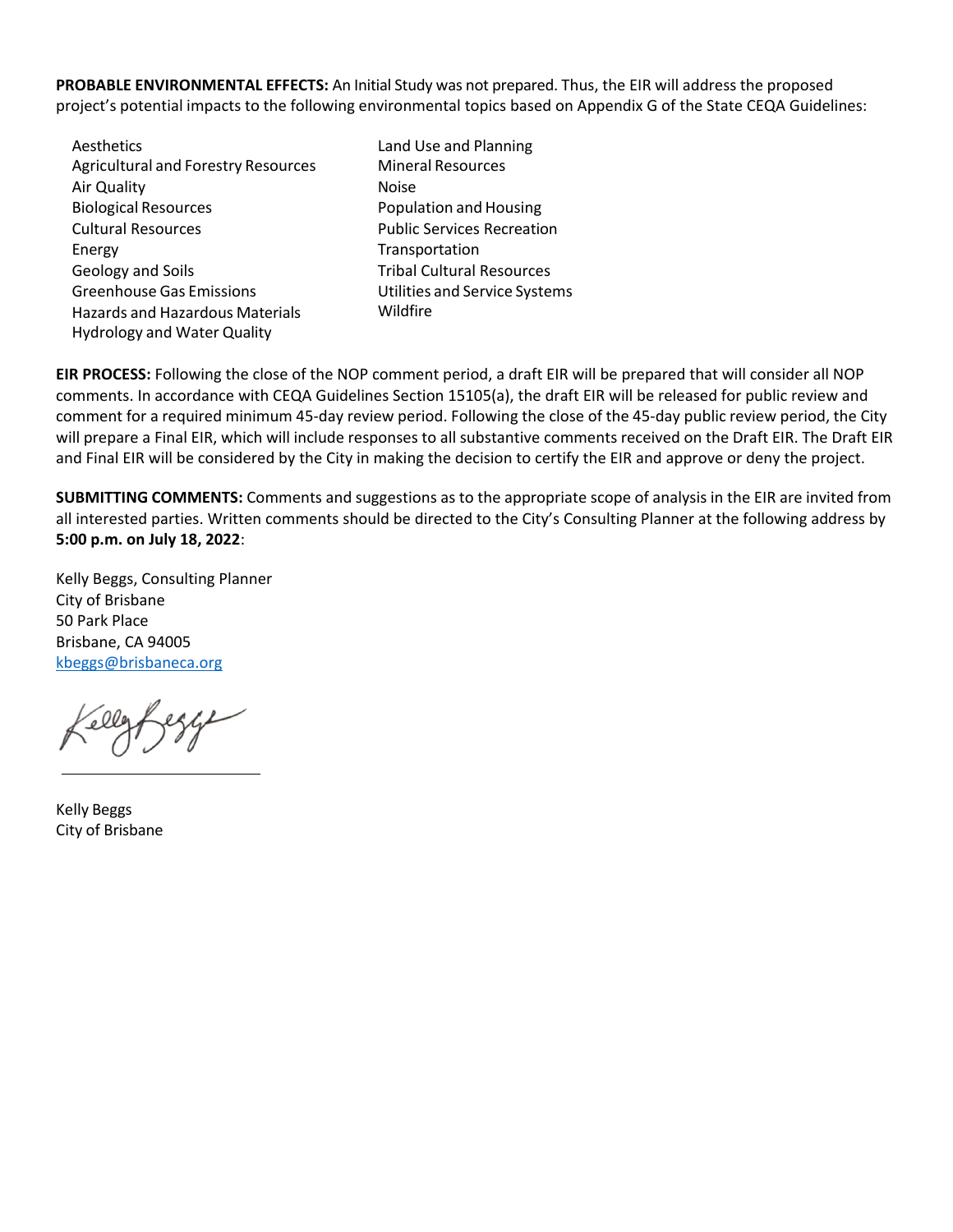## **Figure 1 Regional Location Map**